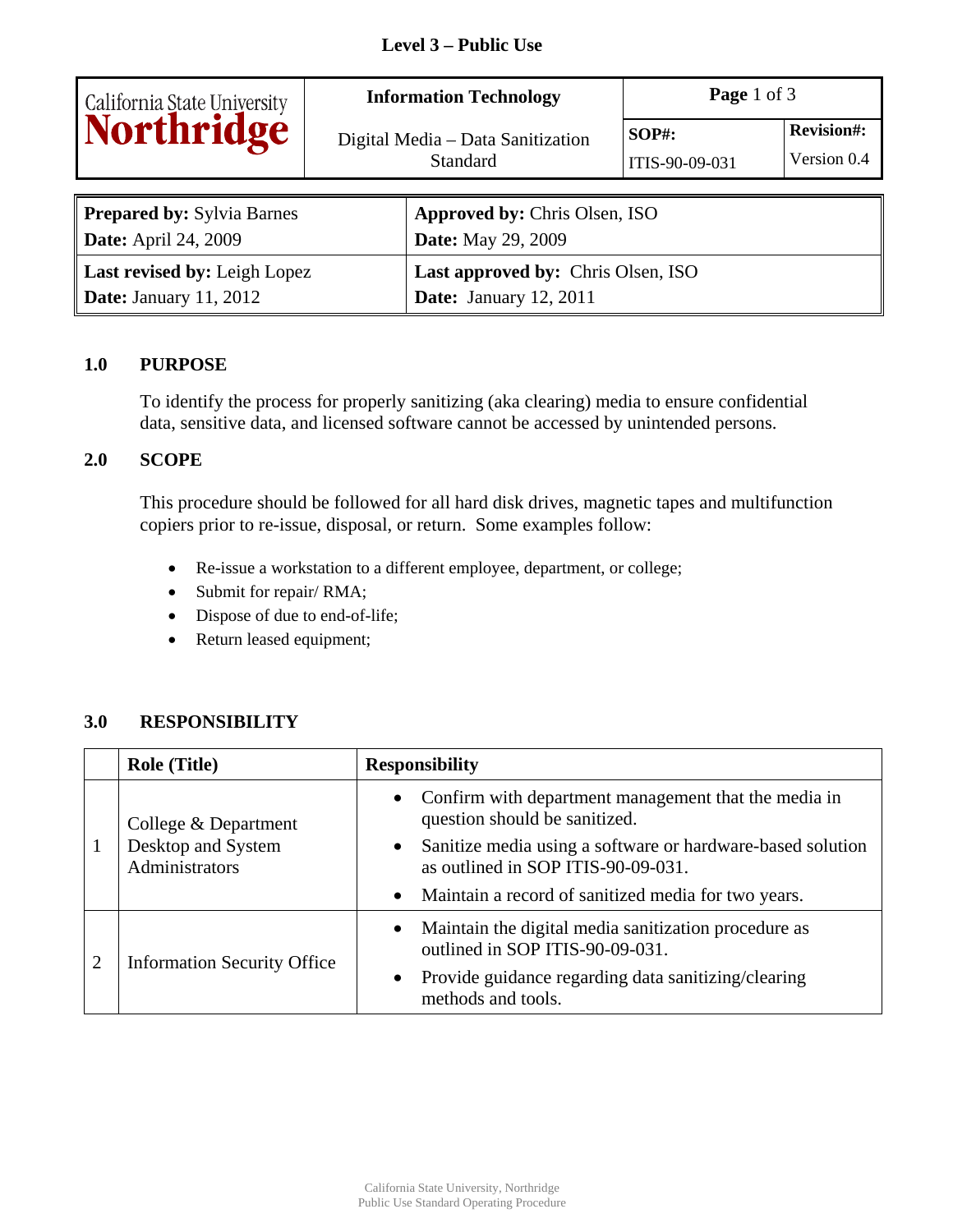| California State University | <b>Information Technology</b>                 | <b>Page</b> 2 of $3$ |                   |
|-----------------------------|-----------------------------------------------|----------------------|-------------------|
| <b>Northridge</b>           | Digital Media – Data Sanitization<br>Standard | $SOP#$ :             | <b>Revision#:</b> |
|                             |                                               | ITIS-90-09-031       | Version 0.4       |

## **4.0 PROCEDURE**

## **4.1 Media Sanitization**

## **4.1.0 Hard Disk Drives**

The baseline standard required to clear data is one-pass, bit-for-bit over-writing with zeros. The following software list can provide the required one pass bit-for-bit over-writing with zeros.

- (Windows) Norton Ghost : GDISK disk /DEL/CUSTOMWIPE:passes or /DODWIPE
- (Windows) Active Kill Disk: [http://www.killdisk.com/](http://www.killdisk.com)
- (Windows) Eraser:<http://www.heidi.ie/eraser>/
- (Macintosh) Apple Mac Disk Utility: Apple Mac Disk Utility is on the Mac OS X Installation DVD.

**4.1.1 Magnetic Tapes**: IT Network Operations Center staff will sanitize tape media using the Tape Degausser located in the secure IT data center. Contact the IT Network Operations Center for assistance at x5215.

• Equipment: Garner MDS5 -<http://www.garner-products.com/degmds5.htm>

# **4.1.2 Multifunction Copiers**

The baseline standard required to clear all data on the multifunction copiers using the manufacture manuals (see references for links) as indicated for each brand of multifunction copiers.

- Set multifunction copiers back to factory defaults
- If a hard disk drive is present, follow the manufacture instructions on how to remove the hard disk drive and follow section 4.1.0 for sanitization.

**4.2 Record Keeping:** Using any preferred tracking method, electronic or paper, maintain a record of each media sanitization. In the case of tape sanitizations conducted by the IT Network Operations Center, sanitization records will be maintained by the IT NOC. The following key information should be recorded for audit purposes:

- Asset identification number (serial number, asset tag number, etc.);
- If known, the last person to use the asset/media; presumably the data owner;
- The software or hardware tool used to sanitize the media;
- What was done with the media following sanitization (re-used, disposed via Asset Management, returned to vendor, etc.).